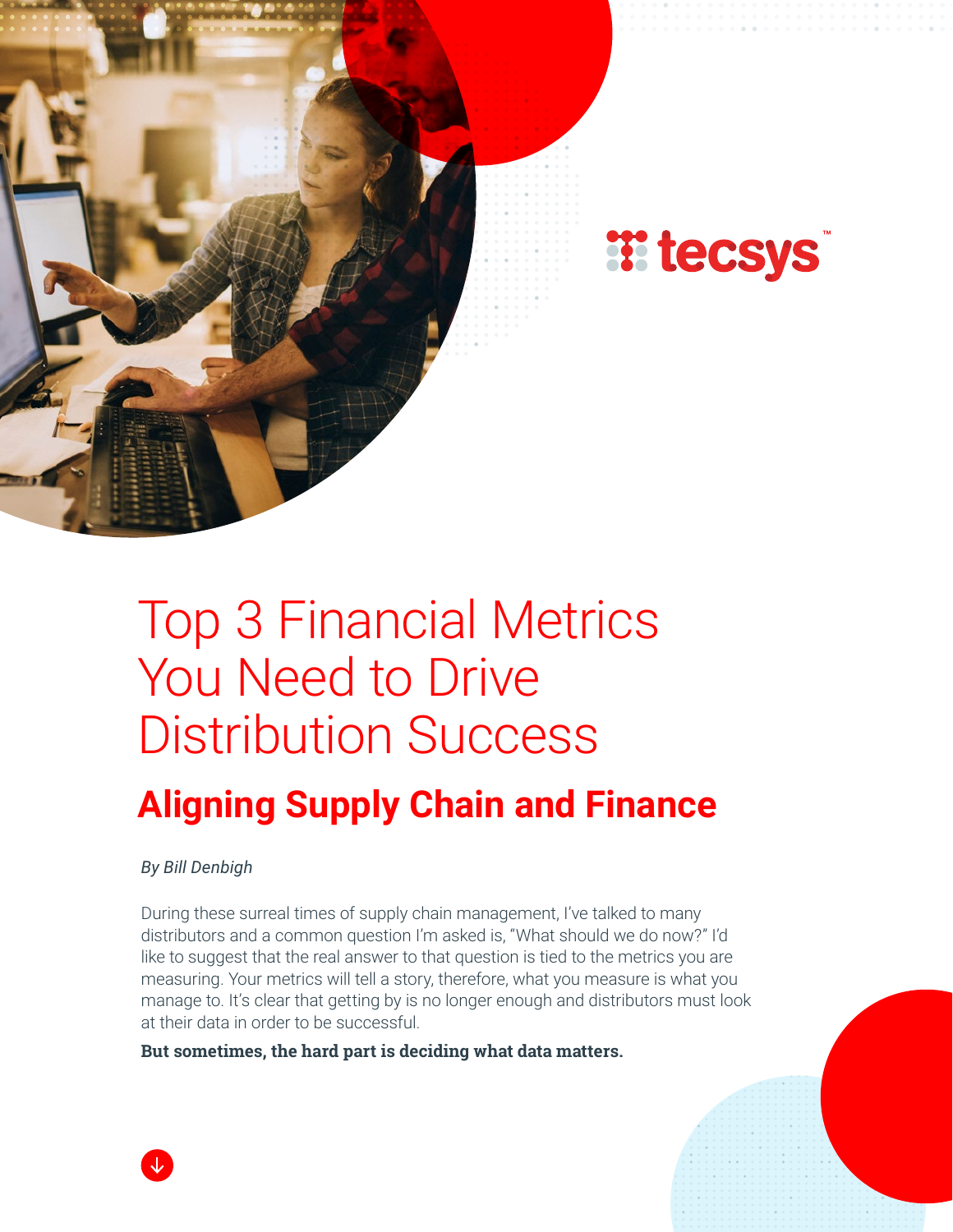

Laroue

**How can supply chain justify and measure process improvement initiatives using a metric that finance can relate to?** 

**Indeed, superior supply chain performance does drive business success in very measurable ways. As cash management is a top priority for finance, sharing the cash conversion cycle (CCC) metric allows supply chain and finance to speak a common language when measuring business success.**

#### **The Three Metrics That Finance and Supply Chain Can Agree On**

According to Investopedia, the CCC metric "measures how fast a company can convert cash on hand into inventory and accounts payable, through sales and accounts receivable, and then back into cash." The CCC is combined of three separate financial metrics:



All three metrics indicate how long an organization will be deprived of its cash – the lower the number of days, the better. So how can supply chain improve DIO, DPO and DSO?



 $PEDPLE$ 

KGES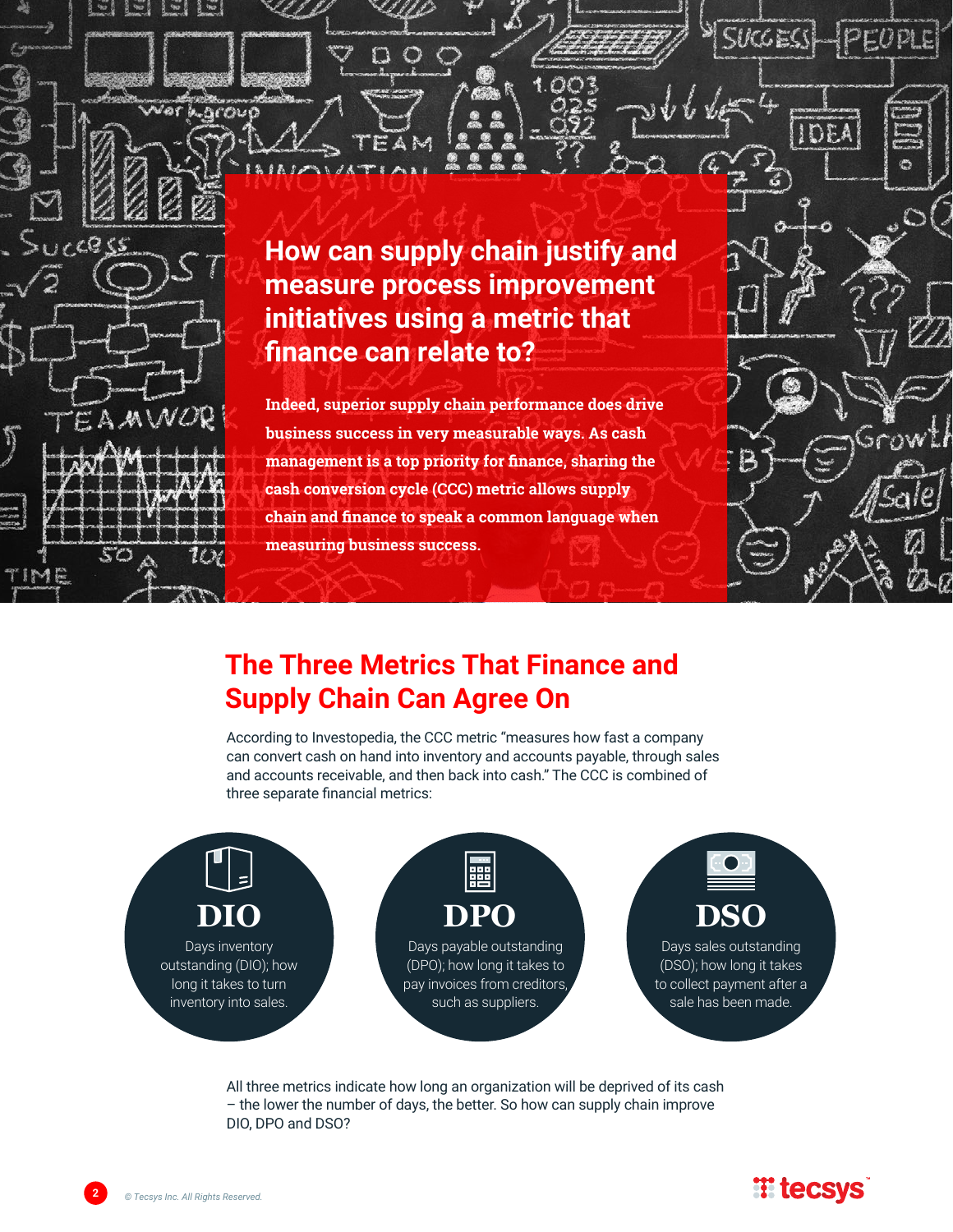**Let's look at the top three financial metrics that supply chain leaders need to drive distribution success:**

**1.**

#### Days Inventory Outstanding and **Just-in-Time Replenishment**

Just-in-time (JIT) replenishment has the potential of releasing a ton of capital previously tied up in inventory because goods are received only when needed. With JIT, lead-time demand does not figure into your safety stock calculation (i.e. goods sold/ consumed from the time the order is issued until the goods are received) because the system can project the rate of depletion, determine when safety thresholds would be impacted and then backdate the replenishment order accordingly.

For example, a SKU with a 14-day lead time is projected to reach its safety threshold on May 10, therefore, an order must be issued no later than April 26. Achieving JIT requires SKU-level forecasting and inventory accuracy, both of which fall under the domain of supply chain.



### Days Payable Outstanding and the **Perfect Purchase Order**

Achieving the perfect purchase order at the lowest possible cost requires item data quality, automation, vendor engagement and efficient receiving. Quality item data will prevent costly errors – this includes up-to-date vendor pricing. An automated procurement process allows for a continuous review of inventory levels to protect safety thresholds in support of JIT. Furthermore, the system should look for consolidation opportunities to reduce overall procurement costs.

With a truly integrated system, all the information relating to a vendor transaction is available in real time to procurement, warehousing and finance. With the right tools, supply chain will transform this transactional data into performance metrics that help provide direction on potential optimization opportunities.



#### Days Sales Outstanding and the **Perfect Customer Order**

The fastest way to turn a sale into cash is to deliver in full and on time – error-free from start to finish. Again, supply chain plays an important role by ensuring the right balance between monies invested in inventory and desired service levels.

Data accuracy plays an important role in shortening order cycle times. In fact, data errors are often the reason the wrong product/quantity was shipped. Picking errors occur for a multitude of reasons; the wrong product in the right bin, a pack was picked instead of an each, the list goes on.



#### **T** tecsys